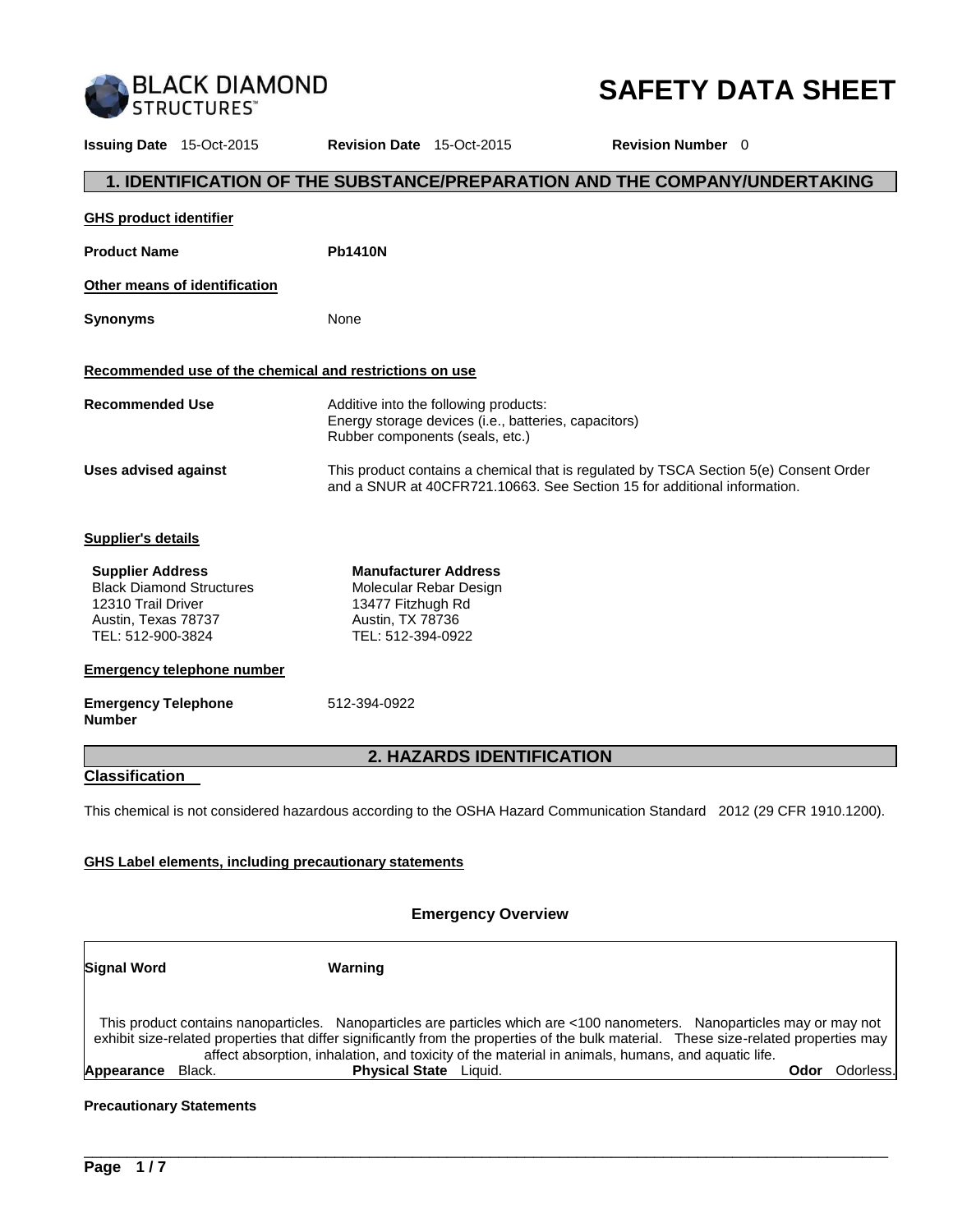#### **Prevention** • None

#### **General Advice**

- None
- **Storage**
- None

#### **Disposal**

• None

#### **Hazard Not Otherwise Classified (HNOC)**

There is limited information on inhalation of aqueous suspensions of carbon nanotubes. Fine mists may contain inhalable respirable carbon nanotubes.

#### **Other information**

5% of the mixture consists of ingredient(s) of unknown toxicity.

# **3. COMPOSITION/INFORMATION ON INGREDIENTS**

 $\Box$ 

| Phamiaal<br>alam -<br>ше | - -<br>-N1/ | Wai.<br>$\overline{a}$<br>7٥ | <b>CACTA</b><br>.<br>こいに |
|--------------------------|-------------|------------------------------|--------------------------|
| Moler<br>rebar<br>:ular  |             |                              |                          |
|                          |             |                              |                          |

**4. FIRST AID MEASURES** 

*\*The exact percentage (concentration) of composition has been withheld as a trade secret.* 

| Description of necessary first-aid measures                                          |                                                                                                                                                                                                                  |  |  |  |
|--------------------------------------------------------------------------------------|------------------------------------------------------------------------------------------------------------------------------------------------------------------------------------------------------------------|--|--|--|
| <b>General Advice</b>                                                                | Show this safety data sheet to the doctor in attendance.                                                                                                                                                         |  |  |  |
| <b>Eve Contact</b>                                                                   | Rinse immediately with plenty of water, also under the eyelids, for at least 15 minutes. Call<br>a physician or Poison Control Center immediately.                                                               |  |  |  |
| <b>Skin Contact</b>                                                                  | IF ON SKIN (or hair): Remove/Take off immediately all contaminated clothing. Rinse skin<br>with water/shower. Call a physician or Poison Control Center immediately. Wash<br>contaminated clothing before reuse. |  |  |  |
| <b>Inhalation</b>                                                                    | IF INHALED: Remove to fresh air and keep at rest in a position comfortable for breathing.<br>Call a physician or Poison Control Center immediately.                                                              |  |  |  |
| Ingestion                                                                            | IF SWALLOWED: Call a POISON CENTER or doctor/ physician if you feel unwell.                                                                                                                                      |  |  |  |
| Most important symptoms/effects, acute and delayed                                   |                                                                                                                                                                                                                  |  |  |  |
| Most Important Symptoms/Effects No information available.                            |                                                                                                                                                                                                                  |  |  |  |
| Indication of immediate medical attention and special treatment needed, if necessary |                                                                                                                                                                                                                  |  |  |  |

**Notes to Physician**  Treat symptomatically.

# **5. FIRE-FIGHTING MEASURES**

\_\_\_\_\_\_\_\_\_\_\_\_\_\_\_\_\_\_\_\_\_\_\_\_\_\_\_\_\_\_\_\_\_\_\_\_\_\_\_\_\_\_\_\_\_\_\_\_\_\_\_\_\_\_\_\_\_\_\_\_\_\_\_\_\_\_\_\_\_\_\_\_\_\_\_\_\_\_\_\_\_\_\_\_\_\_\_\_\_\_\_\_\_

## **Suitable Extinguishing Media**

Use extinguishing measures that are appropriate to local circumstances and the surrounding environment.

#### **Unsuitable Extinguishing Media** None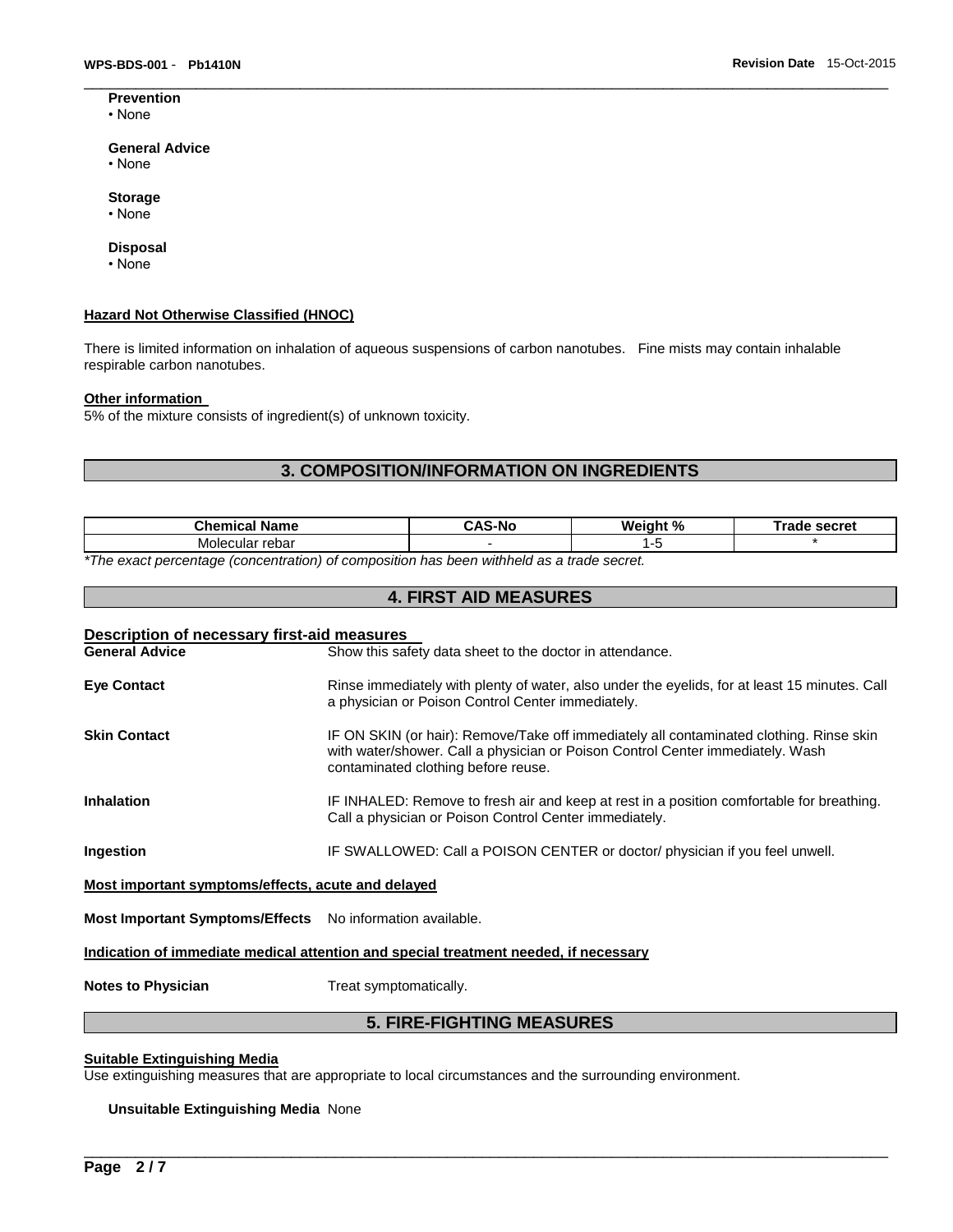# **Specific Hazards Arising from the Chemical**

Non-combustible

| <b>Explosion Data</b>            |       |
|----------------------------------|-------|
| Sensitivity to Mechanical Impact | None. |
| Sensitivity to Static Discharge  | None. |

 $\Box$ 

## **Protective Equipment and Precautions for Firefighters**

As in any fire, wear self-contained breathing apparatus pressure-demand, MSHA/NIOSH (approved or equivalent) and full protective gear.

# **6. ACCIDENTAL RELEASE MEASURES**

#### **Personal precautions, protective equipment and emergency procedures**

| <b>Personal Precautions</b>                           | Keep people away from and upwind of spill/leak. Use personal protective equipment. Avoid<br>contact with skin, eyes and clothing. Do not breathe dust fume gas mist vapors spray. |  |  |  |
|-------------------------------------------------------|-----------------------------------------------------------------------------------------------------------------------------------------------------------------------------------|--|--|--|
| <b>Environmental Precautions</b>                      |                                                                                                                                                                                   |  |  |  |
| <b>Environmental Precautions</b>                      | Do not allow material to contaminate ground water system. Prevent product from entering<br>drains. See Section 12 for additional Ecological Information.                          |  |  |  |
| Methods and materials for containment and cleaning up |                                                                                                                                                                                   |  |  |  |
| <b>Methods for Containment</b>                        | Dike far ahead of liquid spill for later disposal.                                                                                                                                |  |  |  |
| <b>Methods for Cleaning Up</b>                        | Dam up. Soak up with inert absorbent material. Use personal protective equipment. Clean<br>up promptly using a HEPA-filtered vacuum.                                              |  |  |  |

# **7. HANDLING AND STORAGE**

| <b>Precautions for safe handling</b>                                                                                                                                                                                                                                  |                                                                                                                                                                                                                                                                                                                               |  |  |  |
|-----------------------------------------------------------------------------------------------------------------------------------------------------------------------------------------------------------------------------------------------------------------------|-------------------------------------------------------------------------------------------------------------------------------------------------------------------------------------------------------------------------------------------------------------------------------------------------------------------------------|--|--|--|
| <b>Handling</b><br>Prevent formation of aerosols or mists. Wear personal protective equipment. Avoid contact<br>with skin, eyes and clothing. Do not breathe dust/ fume/ gas/ mist/ vapors/ spray. Use only<br>in area provided with appropriate exhaust ventilation. |                                                                                                                                                                                                                                                                                                                               |  |  |  |
| Conditions for safe storage, including any incompatibilities                                                                                                                                                                                                          |                                                                                                                                                                                                                                                                                                                               |  |  |  |
| Keep containers tightly closed in a dry, cool and well-ventilated place.<br><b>Storage</b>                                                                                                                                                                            |                                                                                                                                                                                                                                                                                                                               |  |  |  |
| <b>Incompatible Products</b><br>Strong oxidizing agents.                                                                                                                                                                                                              |                                                                                                                                                                                                                                                                                                                               |  |  |  |
| 8. EXPOSURE CONTROLS / PERSONAL PROTECTION                                                                                                                                                                                                                            |                                                                                                                                                                                                                                                                                                                               |  |  |  |
| <b>Control parameters</b>                                                                                                                                                                                                                                             |                                                                                                                                                                                                                                                                                                                               |  |  |  |
| <b>Exposure Guidelines</b>                                                                                                                                                                                                                                            | Little is known about the occupational exposure to nanoparticles which means that<br>regulatory bodies have not identified any exposure guidelines. Refer to "Approaches to<br>Safe Nanotechnology" by the National Institute Occupational Safety and Health (NIOSH) for<br>hazard assessment and risk management techniques. |  |  |  |
| <b>Other Exposure Guidelines</b>                                                                                                                                                                                                                                      | NIOSH proposes a recommended exposure limit (REL) of 1 $\mu$ g/m <sup>3</sup> elemental carbon as an<br>8 hr. Time Weighted Average respirable mass airborne concentrations for carbon<br>nanotubes.                                                                                                                          |  |  |  |
| <b>Appropriate engineering controls</b>                                                                                                                                                                                                                               |                                                                                                                                                                                                                                                                                                                               |  |  |  |

\_\_\_\_\_\_\_\_\_\_\_\_\_\_\_\_\_\_\_\_\_\_\_\_\_\_\_\_\_\_\_\_\_\_\_\_\_\_\_\_\_\_\_\_\_\_\_\_\_\_\_\_\_\_\_\_\_\_\_\_\_\_\_\_\_\_\_\_\_\_\_\_\_\_\_\_\_\_\_\_\_\_\_\_\_\_\_\_\_\_\_\_\_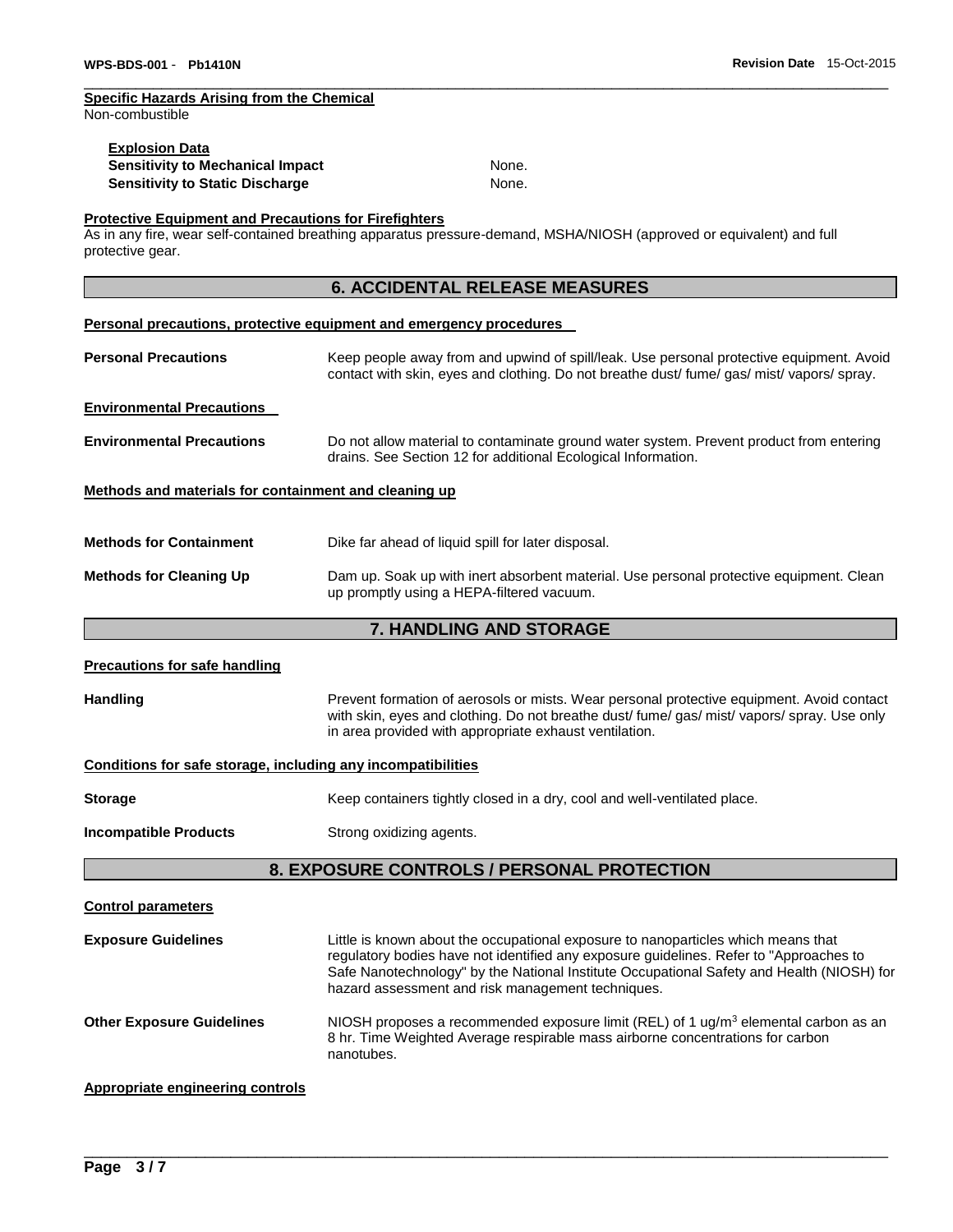# **Engineering Measures** Showers Eyewash stations Ventilation systems **Individual protection measures, such as personal protective equipment Eye/Face Protection** Safety glasses with side-shields. If splashes are likely to occur, wear: Goggles. Long sleeved clothing. Chemical resistant gloves. **Respiratory Protection** Use type P95 (US) or type P1 (EU EN 143) particulate respirator.

**Hygiene Measures** Handle in accordance with good industrial hygiene and safety practice.

## **9. PHYSICAL AND CHEMICAL PROPERTIES**

 $\Box$ 

#### **Information on basic physical and chemical properties**

| <b>Physical State</b>                                   | Liquid.                   | Appearance                      | Black.                    |
|---------------------------------------------------------|---------------------------|---------------------------------|---------------------------|
| Odor                                                    | Odorless.                 | <b>Odor Threshold</b>           | No information available. |
| <b>Property</b><br>рH                                   | <b>Values</b><br>$4 - 7$  | Remarks/ - Method<br>None known |                           |
| <b>Melting Point/Range</b>                              | No data available         | None known                      |                           |
| <b>Boiling Point/Boiling Range</b>                      | 100 °C                    | None known                      |                           |
| <b>Flash Point</b>                                      | No data available         | None known                      |                           |
| <b>Evaporation rate</b>                                 | No data available         | None known                      |                           |
| Flammability (solid, gas)                               | No data available         | None known                      |                           |
| <b>Flammability Limits in Air</b>                       |                           |                                 |                           |
| upper flammability limit                                | No data available         |                                 |                           |
| lower flammability limit                                | No data available         |                                 |                           |
| <b>Vapor Pressure</b>                                   | No data available         | None known                      |                           |
| <b>Vapor Density</b>                                    | No data available         | None known                      |                           |
| <b>Specific Gravity</b>                                 | $\sim$ 1g/cm <sup>3</sup> | None known                      |                           |
| <b>Water Solubility</b>                                 | No data available         | None known                      |                           |
| Solubility in other solvents                            | No data available         | None known                      |                           |
| Partition coefficient: n-octanol/waterNo data available |                           | None known                      |                           |
| <b>Autoignition Temperature</b>                         | No data available         | None known                      |                           |
| <b>Decomposition Temperature</b>                        | No data available         | None known                      |                           |
| <b>Viscosity</b>                                        | No data available         | None known                      |                           |
| <b>Flammable Properties</b>                             | Not flammable             |                                 |                           |
| <b>Explosive Properties</b>                             | No data available         |                                 |                           |
| <b>Oxidizing Properties</b>                             | No data available         |                                 |                           |
|                                                         |                           |                                 |                           |
| <b>Other information</b>                                |                           |                                 |                           |
| <b>VOC Content (%)</b>                                  | No data available         |                                 |                           |

# **10. STABILITY AND REACTIVITY**

\_\_\_\_\_\_\_\_\_\_\_\_\_\_\_\_\_\_\_\_\_\_\_\_\_\_\_\_\_\_\_\_\_\_\_\_\_\_\_\_\_\_\_\_\_\_\_\_\_\_\_\_\_\_\_\_\_\_\_\_\_\_\_\_\_\_\_\_\_\_\_\_\_\_\_\_\_\_\_\_\_\_\_\_\_\_\_\_\_\_\_\_\_

#### **Reactivity**

No data available.

#### **Chemical stability**

Stable under recommended storage conditions.

#### **Possibility of hazardous reactions**

None under normal processing.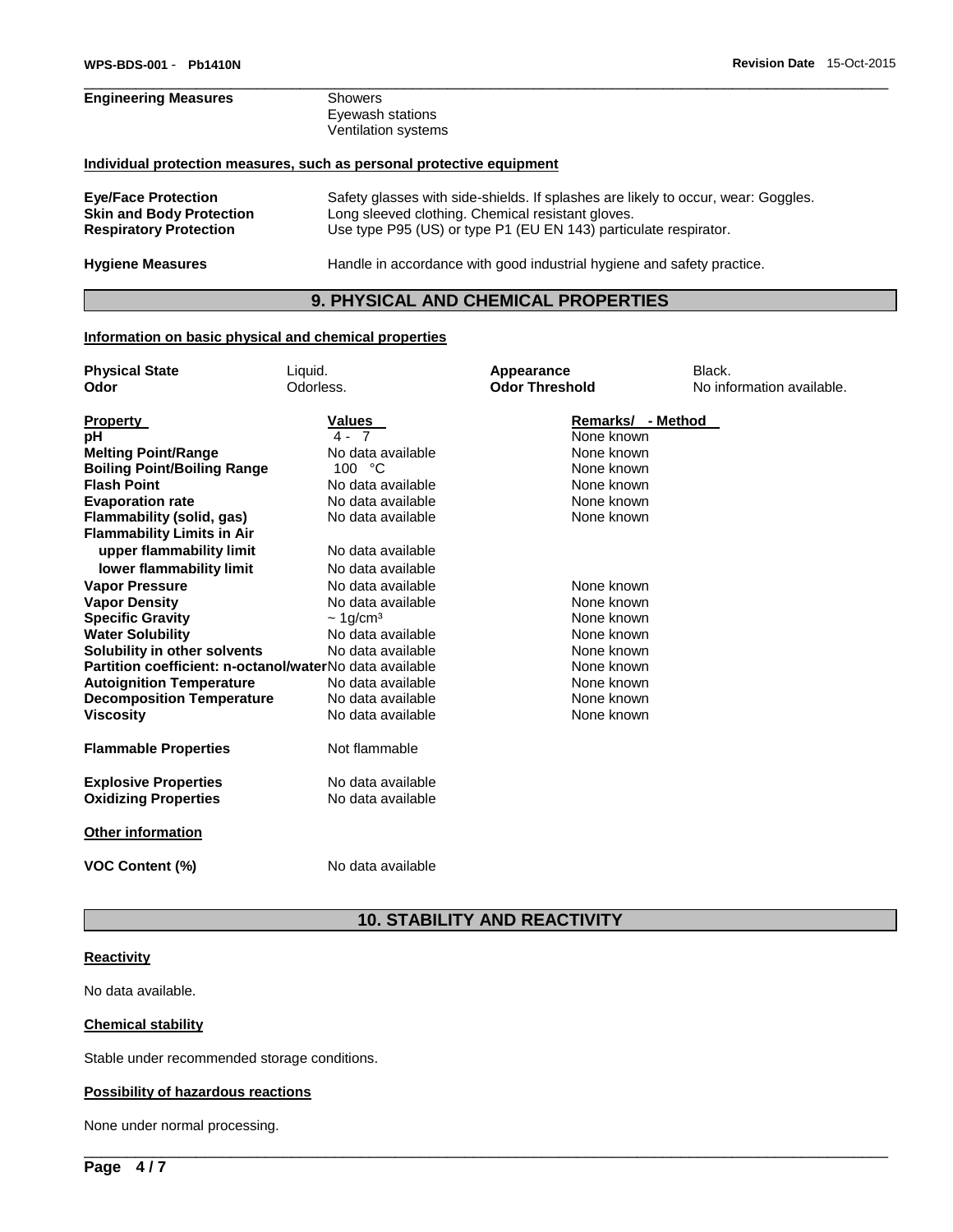#### **Hazardous Polymerization**

Hazardous polymerization does not occur.

## **Conditions to avoid**

Do not allow to dry.

## **Incompatible materials**

Strong oxidizing agents.

## **Hazardous decomposition products**

None known based on information supplied.

# **11. TOXICOLOGICAL INFORMATION**

 $\Box$ 

# **Information on likely routes of exposure**

| <b>Product Information</b><br>This material should only be handled by, or under the close supervision of, those properly<br>qualified in the handling and use of potentially hazardous chemicals. It should be borne in<br>mind that the toxocological and physiological properties of this compound is not well<br>defined                         |                                                                                          |  |  |  |
|-----------------------------------------------------------------------------------------------------------------------------------------------------------------------------------------------------------------------------------------------------------------------------------------------------------------------------------------------------|------------------------------------------------------------------------------------------|--|--|--|
| <b>Inhalation</b><br>May be harmful if inhaled. There is limited information on inhalation of aqueous<br>suspensions of carbon nanotubes. Fine mists may contain inhalable respirable carbon<br>nanotubes. Evidence from animal studies indicate inhaled nanoparticles may deposit deep<br>in lung tissues possible interfering with lung function. |                                                                                          |  |  |  |
| <b>Eye Contact</b>                                                                                                                                                                                                                                                                                                                                  | May cause irritation.                                                                    |  |  |  |
| <b>Skin Contact</b>                                                                                                                                                                                                                                                                                                                                 | May cause irritation. May be harmful in contact with skin.                               |  |  |  |
| Ingestion                                                                                                                                                                                                                                                                                                                                           | May be harmful if swallowed.                                                             |  |  |  |
| <b>Component Information</b>                                                                                                                                                                                                                                                                                                                        | No information available.                                                                |  |  |  |
|                                                                                                                                                                                                                                                                                                                                                     | Symptoms related to the physical, chemical and toxicological characteristics             |  |  |  |
| <b>Symptoms</b>                                                                                                                                                                                                                                                                                                                                     | No information available.                                                                |  |  |  |
|                                                                                                                                                                                                                                                                                                                                                     | Delayed and immediate effects and also chronic effects from short and long term exposure |  |  |  |
| <b>Sensitization</b>                                                                                                                                                                                                                                                                                                                                | No information available.                                                                |  |  |  |
| <b>Mutagenic Effects</b>                                                                                                                                                                                                                                                                                                                            | No information available.                                                                |  |  |  |
| Carcinogenicity                                                                                                                                                                                                                                                                                                                                     | Contains no ingredients above reportable quantities listed as a carcinogen.              |  |  |  |
| <b>Reproductive Toxicity</b>                                                                                                                                                                                                                                                                                                                        | No information available.                                                                |  |  |  |
| <b>STOT - single exposure</b>                                                                                                                                                                                                                                                                                                                       | No information available.                                                                |  |  |  |
| <b>STOT - repeated exposure</b>                                                                                                                                                                                                                                                                                                                     | No information available.                                                                |  |  |  |
| <b>Aspiration Hazard</b>                                                                                                                                                                                                                                                                                                                            | No information available.                                                                |  |  |  |
| Numerical measures of toxicity - Product                                                                                                                                                                                                                                                                                                            |                                                                                          |  |  |  |
| <b>Acute Toxicity</b>                                                                                                                                                                                                                                                                                                                               | 5% of the mixture consists of ingredient(s) of unknown toxicity.                         |  |  |  |
| <b>12. ECOLOGICAL INFORMATION</b>                                                                                                                                                                                                                                                                                                                   |                                                                                          |  |  |  |

\_\_\_\_\_\_\_\_\_\_\_\_\_\_\_\_\_\_\_\_\_\_\_\_\_\_\_\_\_\_\_\_\_\_\_\_\_\_\_\_\_\_\_\_\_\_\_\_\_\_\_\_\_\_\_\_\_\_\_\_\_\_\_\_\_\_\_\_\_\_\_\_\_\_\_\_\_\_\_\_\_\_\_\_\_\_\_\_\_\_\_\_\_

#### **Ecotoxicity**

The environmental impact of this product has not been fully investigated.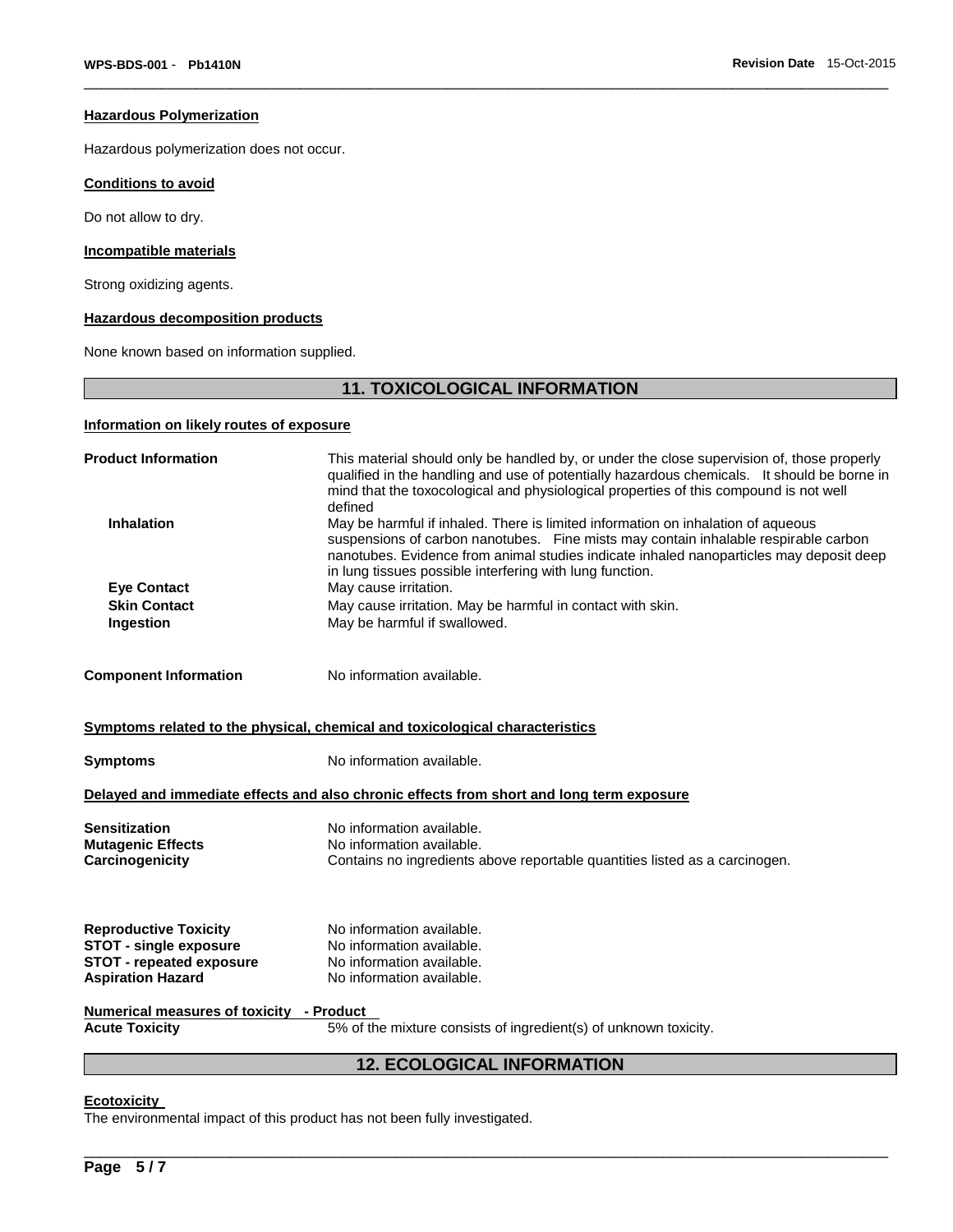| <b>Persistence and Degradability</b><br>No information available. |                                                                                                                                                                                                                                                                                                                                                                                                                                                                                                                                |  |  |  |  |
|-------------------------------------------------------------------|--------------------------------------------------------------------------------------------------------------------------------------------------------------------------------------------------------------------------------------------------------------------------------------------------------------------------------------------------------------------------------------------------------------------------------------------------------------------------------------------------------------------------------|--|--|--|--|
| <b>Bioaccumulation</b><br>No information available.               |                                                                                                                                                                                                                                                                                                                                                                                                                                                                                                                                |  |  |  |  |
| <b>Other Adverse Effects</b><br>No information available.         |                                                                                                                                                                                                                                                                                                                                                                                                                                                                                                                                |  |  |  |  |
|                                                                   | <b>13. DISPOSAL CONSIDERATIONS</b>                                                                                                                                                                                                                                                                                                                                                                                                                                                                                             |  |  |  |  |
| <b>Waste Disposal Methods</b>                                     | This material, as supplied, is not a hazardous waste according to Federal regulations (40<br>CFR 261). This material could become a hazardous waste if it is mixed with or otherwise<br>comes in contact with a hazardous waste, if chemical additions are made to this material, or<br>if the material is processed or otherwise altered. Consult 40 CFR 261 to determine<br>whether the altered material is a hazardous waste. Consult the appropriate state, regional,<br>or local regulations for additional requirements. |  |  |  |  |
| <b>Contaminated Packaging</b><br>Do not re-use empty containers.  |                                                                                                                                                                                                                                                                                                                                                                                                                                                                                                                                |  |  |  |  |
|                                                                   | <b>14. TRANSPORT INFORMATION</b>                                                                                                                                                                                                                                                                                                                                                                                                                                                                                               |  |  |  |  |
|                                                                   |                                                                                                                                                                                                                                                                                                                                                                                                                                                                                                                                |  |  |  |  |
| <u>DOT</u>                                                        | Not regulated                                                                                                                                                                                                                                                                                                                                                                                                                                                                                                                  |  |  |  |  |
| TDG                                                               | Not regulated                                                                                                                                                                                                                                                                                                                                                                                                                                                                                                                  |  |  |  |  |
| <b>MEX</b>                                                        | Not regulated                                                                                                                                                                                                                                                                                                                                                                                                                                                                                                                  |  |  |  |  |

 $\Box$ 

# **15. REGULATORY INFORMATION**

**Molecular Rebar<sup>®</sup> is subject to SNUR regulations as per 40CFR721.10663.** 

| International Inventories |                |
|---------------------------|----------------|
| TSCA                      | Complies       |
| <b>DSL</b>                | Not determined |

#### **Legend**

**TSCA** - United States Toxic Substances Control Act Section 8(b) Inventory **DSL/NDSL** - Canadian Domestic Substances List/Non-Domestic Substances List

## **U.S. Federal Regulations**

Section 313 of Title III of the Superfund Amendments and Reauthorization Act of 1986 (SARA). This product does not contain any chemicals which are subject to the reporting requirements of the Act and Title 40 of the Code of Federal Regulations, Part 372.

#### **SARA 311/312 Hazard Categories**

| No. |
|-----|
| N٥. |
| No. |
| No. |
| N٥. |
|     |

# **Clean Water Act**

This product does not contain any substances regulated as pollutants pursuant to the Clean Water Act (40 CFR 122.21 and 40 CFR 122.42).

\_\_\_\_\_\_\_\_\_\_\_\_\_\_\_\_\_\_\_\_\_\_\_\_\_\_\_\_\_\_\_\_\_\_\_\_\_\_\_\_\_\_\_\_\_\_\_\_\_\_\_\_\_\_\_\_\_\_\_\_\_\_\_\_\_\_\_\_\_\_\_\_\_\_\_\_\_\_\_\_\_\_\_\_\_\_\_\_\_\_\_\_\_